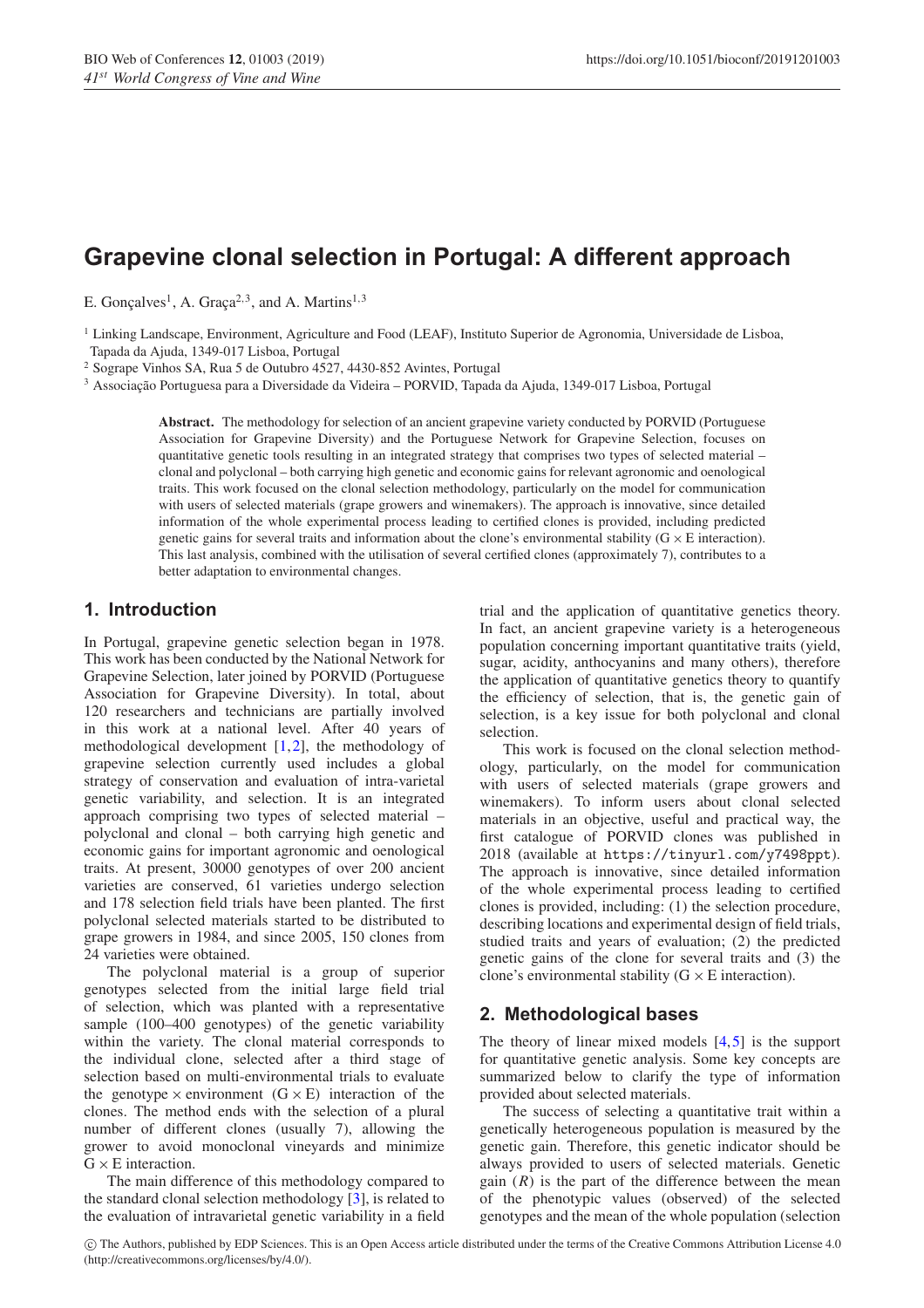differential, *S*), which is genetically determined and transmissible (heritability,  $h^2$ ) [\[6](#page-4-5)]:

$$
R = S \times h^2. \tag{1}
$$

When vegetative propagation is used, as is the case of an ancient grapevine variety,  $h^2$  in expression (1) is the broadsense heritability (usually denoted as  $H^2$ ). In classical models of quantitative genetics (i.e., balanced data with no random effects other than those associated with genotypes and error and diagonal variance-covariance matrices), the proportion of total variance (phenotypic variance) that is genetic is called heritability. In the classical context, the broad-sense heritability (at the level of genotype mean) of a quantitative trait in a given population and environment is computed as:

$$
H^2 = \frac{\hat{\sigma}_g^2}{\hat{\sigma}_g^2 + \hat{\sigma}_e^2/r},\tag{2}
$$

where  $\hat{\sigma}_{g}^{2}$ ,  $\hat{\sigma}_{e}^{2}$  and *r* are the genotypic variance estimate, the error variance estimate and the number of replicates of the trial, respectively. This genetic parameter varies from 0 to 1. It is important to remark that when more complex models are used, the above referred expression is not applicable. Several studies have considered the problem of defining the heritability for more complex models [\[7](#page-4-6)[–9](#page-4-7)], including in the context of genetic analysis of ancient grapevine varieties [\[10](#page-4-8)]. However, independently of its computation, the general meaning of heritability (according to [\[6](#page-4-5)], the squared correlation between the predicted and the true genetic effects), is a key concept to evaluate data quality and the success of selection, as well as to predict genetic gain.

Another key concept in genetic selection terminology is the empirical best linear unbiased predictor (EBLUP) [\[11](#page-5-0)] of the genotypic effect of a trait (obtained from fitting a linear mixed model). Briefly, the EBLUP of the genotypic effect is the part of the difference between the genotype mean and the population mean, which is genetically determined and transmissible [\[4,](#page-4-3)[11\]](#page-5-0). When an individual clone is selected, this concept represents the genetic gain associated to its selection. When a group of clones is selected (polyclonal selection), the associated predicted genetic gain corresponds to the average of the EBLUPs of the genotypic effects of those selected clones (in all contexts, using classic or more complex models). Obviously, the precision associated to the predicted genetic gain for a clone is lower than the precision of the predicted genetic gain for the polyclonal selection (the standard error of a mean is always lower), which consequently constitutes a weakness of clonal selection when compared to polyclonal selection.

As previously mentioned, this work is focused on clonal selection. The clonal material corresponds to a clone. In the process of clonal selection, the second stage (Fig. [1\)](#page-1-0) is essential to predict the genetic gains of selection (as the selected material is compared to the mean of a representative sample of the intra-varietal variability of the variety). But, in the context of clonal selection, one must be well aware that the phenotypic value of an individual for a given trait is controlled by its genotypic effect, the effect of the environment and the  $G \times E$  interaction effect. To assess the latter, a third stage of selection must be

<span id="page-1-0"></span>

**Figure 1.** Methodology of grapevine selection in Portugal (adapted from [\[2](#page-4-1)]).

executed, consisting of several trials in the variety's usual growing regions, with 20–40 clones selected in the second stage (Fig. [1\)](#page-1-0). This is a crucial stage for studying  $G \times E$ interaction.

 $G \times E$  interaction is a complex phenomenon, and it exists when the comparative performances of genotypes vary according to the environment. It is, thus, understandable that a rigorous study of this phenomenon requires a large number of different environments. As mentioned by [\[12\]](#page-5-1),  $G \times E$  is highly context-specific: it is almost inevitable if genotypes are studied in a sufficiently large set of environments; if genotypes are examined within a small, and appropriate chosen, set of environments,  $G \times E$ may largely disappear.

A precise study of  $G \times E$  interaction in grapevine clones has some hurdles. One is related with the difficulty of field experimentation with this perennial crop, which is time consuming and has high cost. Therefore, few locations are usually available (commonly 2 to 5), but the genotypes are evaluated during several years in each of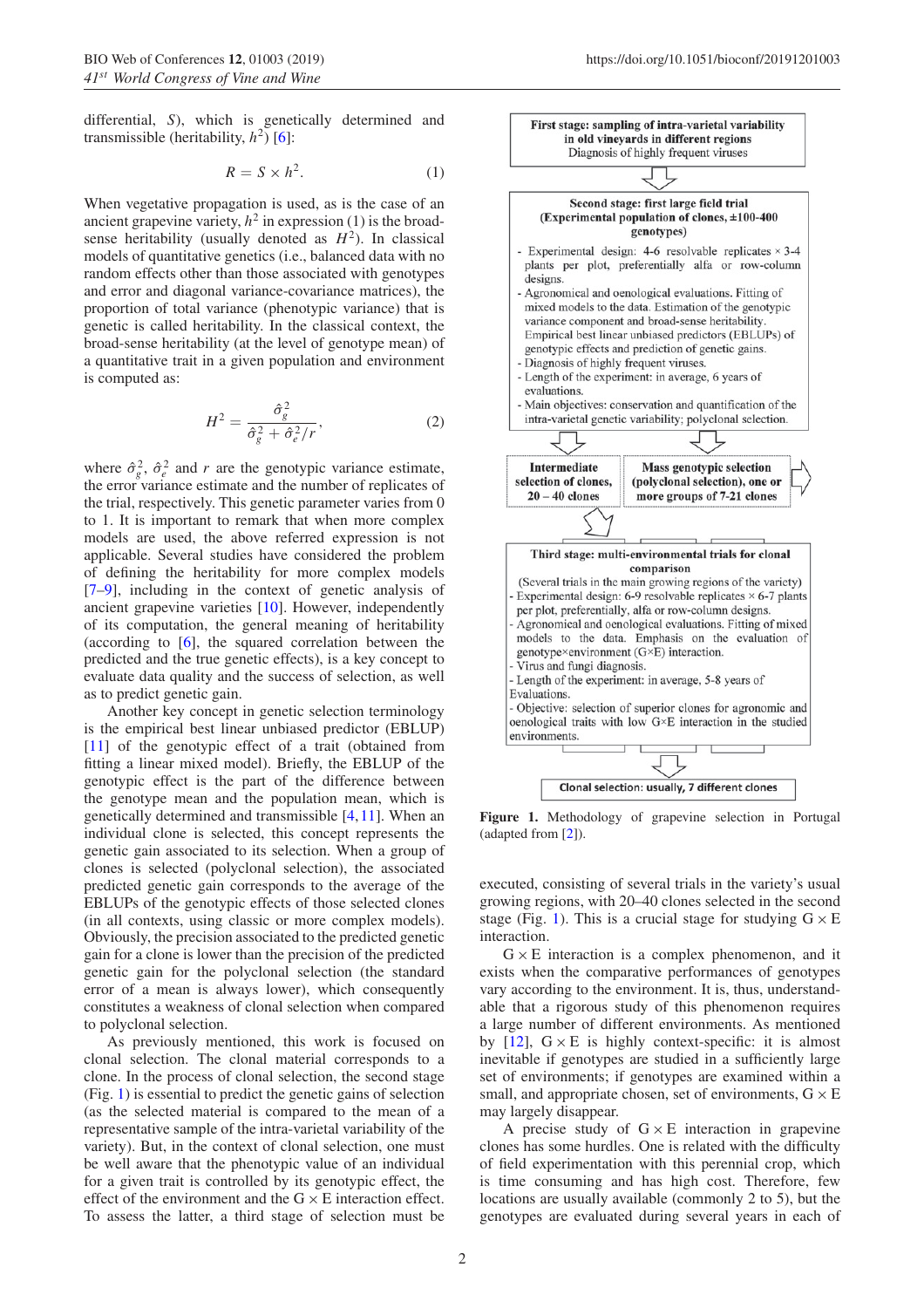the locations. When a limited number of environments are evaluated, ideal results will hardly be achieved. Besides, there will always be the unpredictable behaviour of a clone in an unknown condition. Hence, the complementary strategy to overcome  $G \times E$  interaction problems is to select several different clones. For this reason, the methodology (Fig. [1\)](#page-1-0) ends with the selection of a plural number of different clones (usually 7).

There are numerous methods for studying  $G \times E$ interaction. Some of the most important ones used worldwide to study this phenomenon were reviewed by [\[12\]](#page-5-1). In Portugal, some approaches were conducted including graphical representation of clones' ranking over environments, calculation of the coefficient of variation of phenotypic values of one genotype in different environments, computation of non-parametric rank measures [\[2](#page-4-1),[14\]](#page-5-2), and quantification of  $G \times E$  interaction from the genetic correlation between environments [\[15](#page-5-3)]. However, for practical reasons, the information provided to grape growers will not into such detail. Instead, it provides a simple and intuitive way of visualizing the phenomenon.

As previously mentioned, the phenotype value of an individual clone for a given trait and environment is due to its genotypic effect, the effect of the environment, the effect of the  $G \times E$  interaction, and a random error associated to the observation. After fitting an appropriate mixed model to multi-environmental data, the EBLUP of the  $G \times E$  interaction effect of the clone for each studied environment is obtained. One way to understand the sensitivity of any given clone to  $G \times E$  interaction is to comparatively observe, in a graph, the values of those EBLUPs across different environments. Being obviously desirable that all EBLUPs of the  $G \times E$  interaction effects on the clone will be zero (no interaction effects in all environments), this method was chosen to provide grape growers with a visual perception of each clone's sensitivity to the interaction.

# **3. Case study**

The following case-study is related to the clonal selection procedure applied to the Portuguese ancient variety Vinhão. This variety is mostly grown in the Northwest of Portugal, in the "Vinho Verde" region [\[16\]](#page-5-4). The information provided to grape growers about the selection procedure is described below.

## **3.1. Information about field trials, including experimental design, evaluated traits and years**

The large field trial (second stage of selection) was planted in Arcos de Valdevez, with a representative sample of the intra-varietal variability of the variety (211 clones). All clones were grafted on 196/17 rootstock, the experimental design was a randomized complete block design (with 5 resolvable replicates), with a row-column arrangement, and two plants per plot. Yield was evaluated in years 1988–1991, 1993 and 1997. Potential alcohol, total acidity, pH, anthocyanins and total phenol index were assessed in 1993 and 1997, and berry weight, malic and tartaric acids in 1997.

For the third stage of selection, 3 clonal comparison field trials were installed in 3 different sites (located in the

<span id="page-2-0"></span>

Figure 2. Vinhão is mostly grown in NW Portugal (rouge region highlighted on the map [\[16\]](#page-5-4)). The selection procedure comprised the installation of 4 field trials in this region ( , the first large field trial;  $\bullet$ , the field trials for clonal comparison).

main areas where the variety is grown, Fig. [2\)](#page-2-0), comprising 34 clones selected from the large field trial used for the second stage. Those clones carried on a predicted genetic gain for yield of  $+17\%$ .

The information about clonal comparison field trials is following described.

- Location 1: Barcelos (S. Miguel da Carreira). Plants were grafted on 196/17 rootstock, the experimental design was a randomized complete block design (6 resolvable replicates), with a rowcolumn arrangement, and 4 plants per plot. Yield was evaluated in 1993, 1994, 1995, 1996 and 1998. Potential alcohol, total acidity and pH were assessed in 1994, 1995 and 1996.
- Location 2: Braga (S. Paio de Pousada). Plants were grafted on 1103P rootstock, the experimental design was a randomized complete block design (5 resolvable replicates), with a row-column arrangement, and 4 plants per plot. Yield was evaluated from 1994 to 1999. Potential alcohol, total acidity and pH were evaluated from 1995 to 1999.
- Location 3: Vila Nova de Famalicão (Seide). Plants were grafted on 161/49 rootstock and the experimental design was a randomized complete block design (9 resolvable replicates), with a rowcolumn arrangement, and 3 plants per plot. Yield was evaluated in 1997, 1999, 2000, 2001, 2003 and 2004. Potential alcohol, total acidity and pH, were assessed in 1999, 2000, 2001, 2002, 2003 and 2005, berry weight in 2000, 2001, 2003 and 2005, anthocyanins and total phenol index in 2003 and 2005.

Additionally, vigour and rootstock affinity with 2 rootstocks (SO4, 99R) were evaluated. Microvinifications and diagnosis of virus (GFLV, ArMV, GLRaV1, 2 and 3) by enzyme linked immunosorbent assay (ELISA) were also performed.

Mixed models were fitted to data, variance components were estimated and several genetic indicators were computed.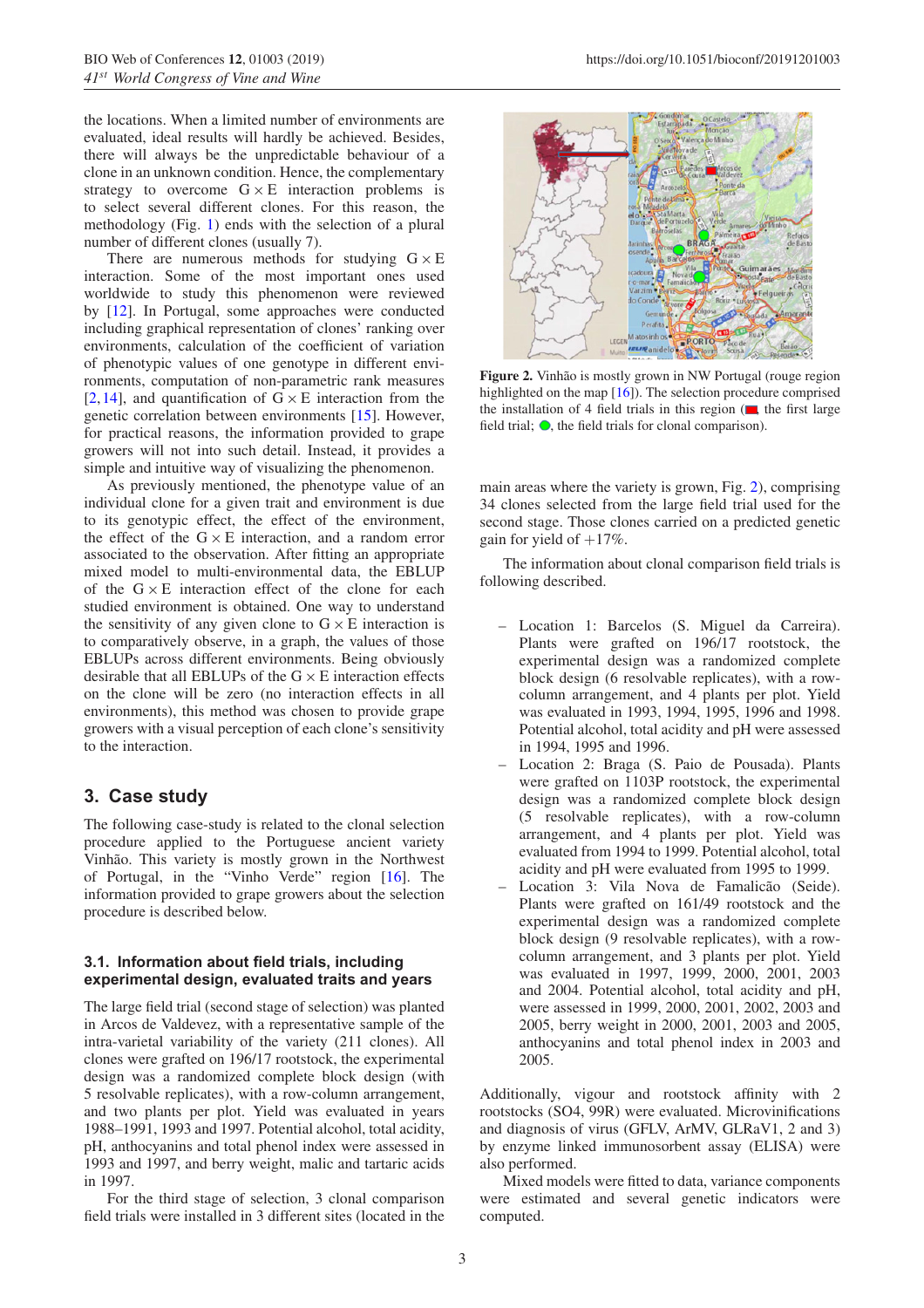



<span id="page-3-0"></span>**Figure 3.** Charts detailing, for each Vinhão selected clone and for the group of the 7 clones, values for the EBLUPs of  $G \times E$  interaction effects across all 15 tested environments.

#### **3.2. Information about predicted genetic gains for each clone for the main traits evaluated**

The clonal selection procedure ended with the selection of 7 clones, designated by numbers 61 to 67.

Information about predicted genetic gains for yield and potential alcohol for each clone are shown in Table [1.](#page-4-9)

The individual clone gains ranged from  $+7.5\%$  to +27.6% for yield and from  $-5.6\%$  to +6.6% for potential alcohol. Five clones revealed gains for both traits. The group of the 7 clones also showed gains for both traits.

The gains for other traits, such as total acidity, berry weight and anthocyanins, are detailed in Table [2.](#page-4-10) Predicted genetic gains ranged from −4.3% to +2.0% for total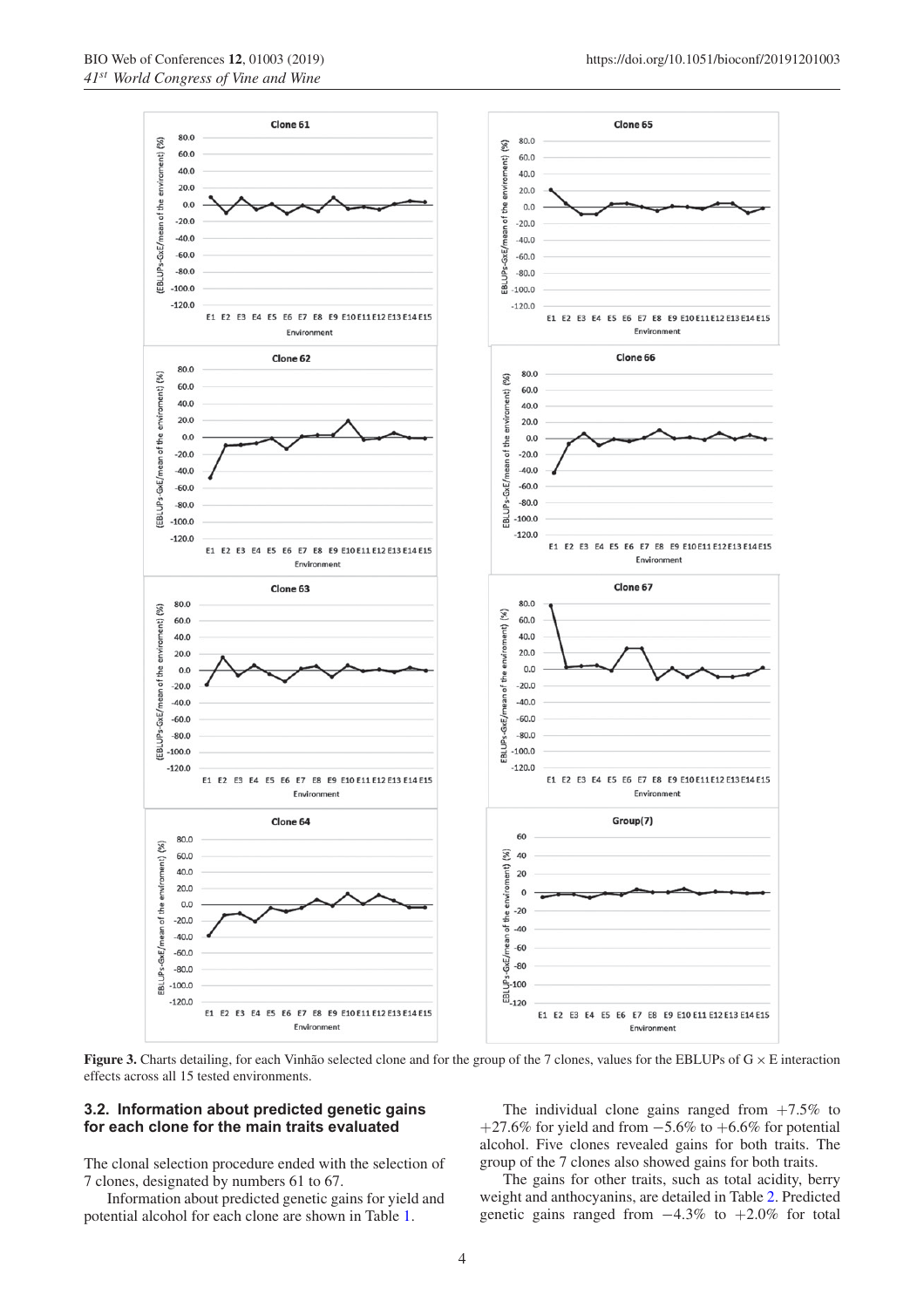<span id="page-4-9"></span>**Table 1.** Predicted genetic gains for yield and potential alcohol for each clone and for the group of the 7 clones (in percentage relative to the population mean of the second stage trial: yield = 5.3 kg/plant,  $H^2 = 0.652$ ; probable alcohol = 8.4%V/V,  $H^2 = 0.613$ .

| <b>Clone</b> | <b>Yield</b> | <b>Potential alcohol</b> |
|--------------|--------------|--------------------------|
| Clone 61     | $+18.2%$     | $+5.7%$                  |
| $C$ lone 62  | $+9.6%$      | $-5.6\%$                 |
| $C$ lone 63  | $+11.9%$     | $+6.6\%$                 |
| Clone 64     | $+10.3%$     | $+3.9\%$                 |
| Clone 65     | $+7.5\%$     | $-1.6%$                  |
| Clone 66     | $+10.4%$     | $+5.5\%$                 |
| Clone 67     | $+27.6%$     | $+3.1%$                  |
| Group $(7)$  | $+13.6%$     | $+2.5\%$                 |

<span id="page-4-10"></span>**Table 2.** Predicted genetic gains for total acidity, berry weight and anthocyanins for each clone and for the group of the 7 clones (in percentage relative to the mean of clonal comparison trials: total acidity =  $10.7 \text{ g/dm}^3$ ; berry weight =  $1.9$  g; anthocyanins =  $1454.4$  mg/l).

| <b>Clone</b> | <b>Total acidity</b> | Berry weight | Anthocyanins |
|--------------|----------------------|--------------|--------------|
| Clone 61     | $-2.2\%$             | $+3.1\%$     | $-0.1\%$     |
| Clone $62$   | $+2.0\%$             | $+2.2%$      | $-2.2%$      |
| Clone 63     | $-0.8\%$             | $+1.9\%$     | $+3.8\%$     |
| Clone 64     | $+1.3\%$             | $+0.9\%$     | $+1.1\%$     |
| Clone $65$   | $-0.8\%$             | $-1.2%$      | $+0.1\%$     |
| Clone 66     | $-4.3\%$             | $-2.1\%$     | $+1.9\%$     |
| Clone 67     | $-0.8\%$             | $-4.9\%$     | $-2.7%$      |
| Group $(7)$  | $-0.8\%$             | $0.0\%$      | $+0.3\%$     |

<span id="page-4-11"></span>**Table 3.** Environments (E) used for the study of  $G \times E$ interaction.

| E1             | Famalicao 1997 (0.760 kg/plant, $H^2 = 31.2$ )   |
|----------------|--------------------------------------------------|
| E2             | Braga 1998 (1.831 kg/plant, $H^2 = 49.7$ )       |
| E <sub>3</sub> | Barcelos 1993 (1.960 kg/plant, $H^2 = 40.9$ )    |
| E4             | Famalicao 1999 (2.170 kg/plant, $H^2 = 32.4$ )   |
| E <sub>5</sub> | Arcos 1997 (2.938 kg/plant, $H^2 = 49.7$ )       |
| E <sub>6</sub> | Barcelos 1998 (3.265 kg/plant, $H^2 = 42.1$ )    |
| E7             | Braga 1997 (3.821 kg/plant, $H^2 = 0.447$ )      |
| E8             | Famalicao 2000 (5.198 kg/plant, $H^2 = 0.638$ )  |
| E9             | Braga 1996 (5.905 kg/plant, $H^2 = 0.347$ )      |
| E10            | Famalicao 2001 (7.736 kg/plant, $H^2 = 0.622$ )  |
| E11            | Arcos 1993 (9.621 kg/plant, $H^2 = 0.608$ )      |
| E12            | Barcelos 1996 (10.323 kg/plant, $H^2 = 0.365$ )  |
| E13            | Famalicao 2003 (10.738 kg/plant, $H^2 = 0.825$ ) |
| E14            | Famalicao 2004 (12.271 kg/plant, $H^2 = 0.704$ ) |
| E15            | Arcos 1991 (12.861 kg/plant, $H^2 = 0.598$ )     |

acidity, between −4.9% and +3.1% for berry weight, and from  $-2.7\%$  to  $+3.8\%$  for anthocyanins. Interestingly, clone 64 revealed genetic gains for all evaluated traits.

### **3.3. Information about yield sensitivity to G** × **E interaction**

Analysis of  $G \times E$  interaction was conducted using yield data from each site/year with broad sense heritability higher than 0.30. By environment (E) was meant the combination site/year. In total, the 34 clones selected for the third stage of selection were evaluated in 15 environments (Table [3\)](#page-4-11). After fitting an appropriate mixed model to multi-environmental data,  $G \times E$  interaction was significant for yield (rejection of hypothesis  $H_0: \sigma_{G\times E}^2 = 0, p < 0.05.$ 

For each clone, a graphic detailing the EBLUP of the  $G \times E$  interaction effect for each environment is included in Fig. [3.](#page-3-0) Differences among clones for the sensitivity to  $G \times E$  interaction were found. For example, the EBLUPs of the  $G \times E$  interaction effects for the several environments studied are closer to zero in clones 61, 65 and 63 than in the other clones. This means that, in the studied environments, those three clones revealed less sensitivity to  $G \times E$  interaction. In the lowest yielding environment (E1), some clones revealed a positive effect of interaction (clones 67, 65 and 61), whereas others revealed a negative effect. There is a tendency for lower sensitivity to  $G \times E$  interaction in environments presenting higher yields.

Analysing the behaviour of the group of the 7 clones, it can be observed that in all environments their EBLUPs of the  $G \times E$  interaction effects are close to zero. This last option permitted to minimize the  $G \times E$  interaction across all tested environments. To sum up, the utilisation of several certified clones (approximately 7), contributed to a better control of effects due to  $G \times E$  interaction.

We acknowledge the dedicated contribution of colleagues in the "National Network for Grapevine Selection" for their participation in the management of field experiments and data collection, in this particular case, those from the North Portugal team.

#### <span id="page-4-0"></span>**References**

- [1] A. Martins, L. Carneiro, R. Castro, Vitis, special issue, 485–489 (1990)
- <span id="page-4-1"></span>[2] A. Martins, E. Gonçalves, In *Grapevine Breeding Programs for the Wine Industry: Traditional and Molecular Techniques*, edited by A.G. Reynolds (Woodhead Publishing, Elsevier, UK, 2015), p. 159
- <span id="page-4-2"></span>[3] Resolution OIV-VITI 564A-2017. *Standard protocol for the clonal selection of grapevine varieties* (2017)
- <span id="page-4-3"></span>[4] S. Searle, G. Casella, C. McCulloch, *Variance Components* (John Wiley & Sons Inc., Hoboken, New Jersey, 1992)
- <span id="page-4-4"></span>[5] C. McCulloch, S. Searle, J. Neuhaus, *Generalized Linear and Mixed Models*, 2nd edn. (John Wiley & Sons, New York, 2008)
- <span id="page-4-5"></span>[6] D. Falconer, T. Mackay, *An Introduction to Quantitative Genetics*, 4th edn. (Prentice Hall, London, 1996)
- <span id="page-4-6"></span>[7] B. Cullis, A. Smith, N. Coombes, J. Agr. Biol. Envir. St. **11**, 381 (2006)
- [8] H. Oakey, A. Verbyla, W. Pitchford, B. Cullis, H. Kuchel, Theor. Appl. Genet. **113**, 809 (2006)
- [9] H.P. Piepho, J. Möhring, Genetics 177, 1881 (2007)
- <span id="page-4-8"></span><span id="page-4-7"></span>[10] E. Gonçalves, I. Carrasquinho, A. St. Aubyn, A. Martins, Euphytica **189**, 379 (2013)